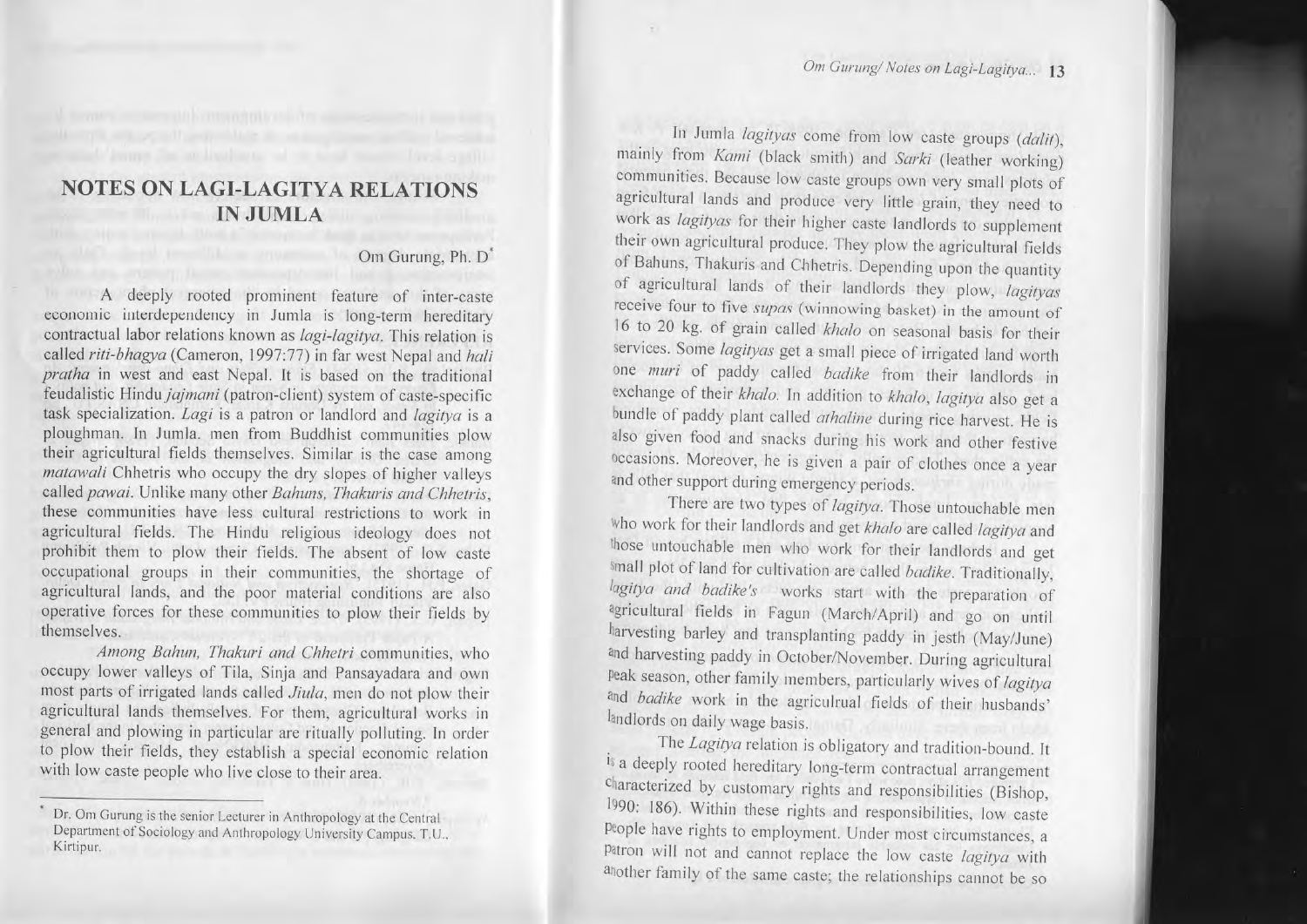easily terminated (see Cameron, 1998:77 for details). A low caste *lagitya* also cannot work for another patron so long as the relations exist. *lagitya* relation is inheritable. Like their parental properties, sons of *lagityas* inherite their *lagis* as <sup>a</sup> share from their father during their separation from their parental home. But the *badike* relation is contractual. This type of relation is established for <sup>a</sup> fixed period of time. Its continuation depends upon mutual contractual understanding. It may go for years or may terminate as soon as the understanding between landlord and *badike* breaks. But once an agreemen<sup>t</sup> is made, *badike* must work for his landlord at least for one agricultural season. In total *badike* works for 16-20 days <sup>a</sup> year for one *muri* of his *badike* land. His work includes plowing and preparing agricultural fields, sowing seeds, transplanting paddy plants, weeding, harvesting, threshing, storing grain and carrying paddy straws to the cattle shed. Traditionally, the agreemen<sup>t</sup> with the *badike* is made during *shripanchami,* <sup>a</sup> Hindu winter festival that falls in late January. Jumli people believe that *shripanchami* is an auspicious day to start <sup>a</sup> new business.

Perhaps the most longstanding and tradition-bound *lagilagitya* relations are those between higher caste and lower-caste people for caste-specific artisan products. In Jumla, the Kami makes and repair agricultural tools, such as hoe, shovel, sickle, axes and cooking utensils for higher caste *lagi* households and in return, they get two to three *Jumli pathi*<sup>1</sup> of grain as *khalo* on a seasonal basis from their *lagi* households. Their wives help them deliver artisan products to their landlords's houses and collect *khalo* from there. Similarly, Damai sews new clothes and repairs

old ones, and gets two to three *jumli pathi* of grain as *laja* on a seasonal basis from his *lagi* households. Because in some villages there are no occupational caste groups, the demand for their caste specific services is very high. In order to meet castespecific services, landlords invite these occupational caste groups from other villages and pay them more *khoalo*. Damais from Talium village, for example, go to Lhorpa, Patmara, Guthigaon, Muduri, Dillichaur, Luma, Lamri and Chautha to provide their caste-specific services. Their wives accompany them to help deliver finished clothes to the households of their landlords and collect *laja* and other food items from these households. On average one Kami and one Damai have 10-12 higher caste households as their *lagis.* But some of them have even more than 30 households as *lagis.* The Kamis work in their own houses, but the Damais move from house to house to serve their *lagis.* Damais are also traditional musicians. They provide musical services to all caste groups during marriage ceremonies and other ritual occasions and ge<sup>t</sup> their wages either in cash or in grain. During leisure time, some Damai people make *sulpa* (big tobacco pipes) and sell them to their *lagi.*

Traditionally, Sarkis used to make shoes for higher caste people on the basis of *lagi-Iagilya* relations. But these days the traditional *lagi-lagitya* relations between Sarkis and their upper caste landlords do not exist any more. Like in other parts of Nepal, the construction of roads to Nepal's northern borders from Tibetan side and Indian borders from Nepal's side and massive supply of ready made shoes from Indian and Chinese markets have adverse effects on the traditional artisan works of Sarki people. As a result, people of Jumla have now permanently adopted wearing the imported ready made shoes from Nepal, India and China. Also, there is <sup>a</sup> lack of raw materials (particularly cow hide and leather processing chemicals) and

**I prepared this shon note while I was doing my field research in Jumla from August to September. I am lhankful to IFAD for their financial support for my field research. I am also thankful to Man Bahadur Khattri for his assistance during my field research and Tunga Nalh Upadhyaya for his valuable information on lagi-Iagitya relations in lumla.**

**One Jumli** *palhi* **contains 4** *monas* of grain **equivalent of2 kg.**